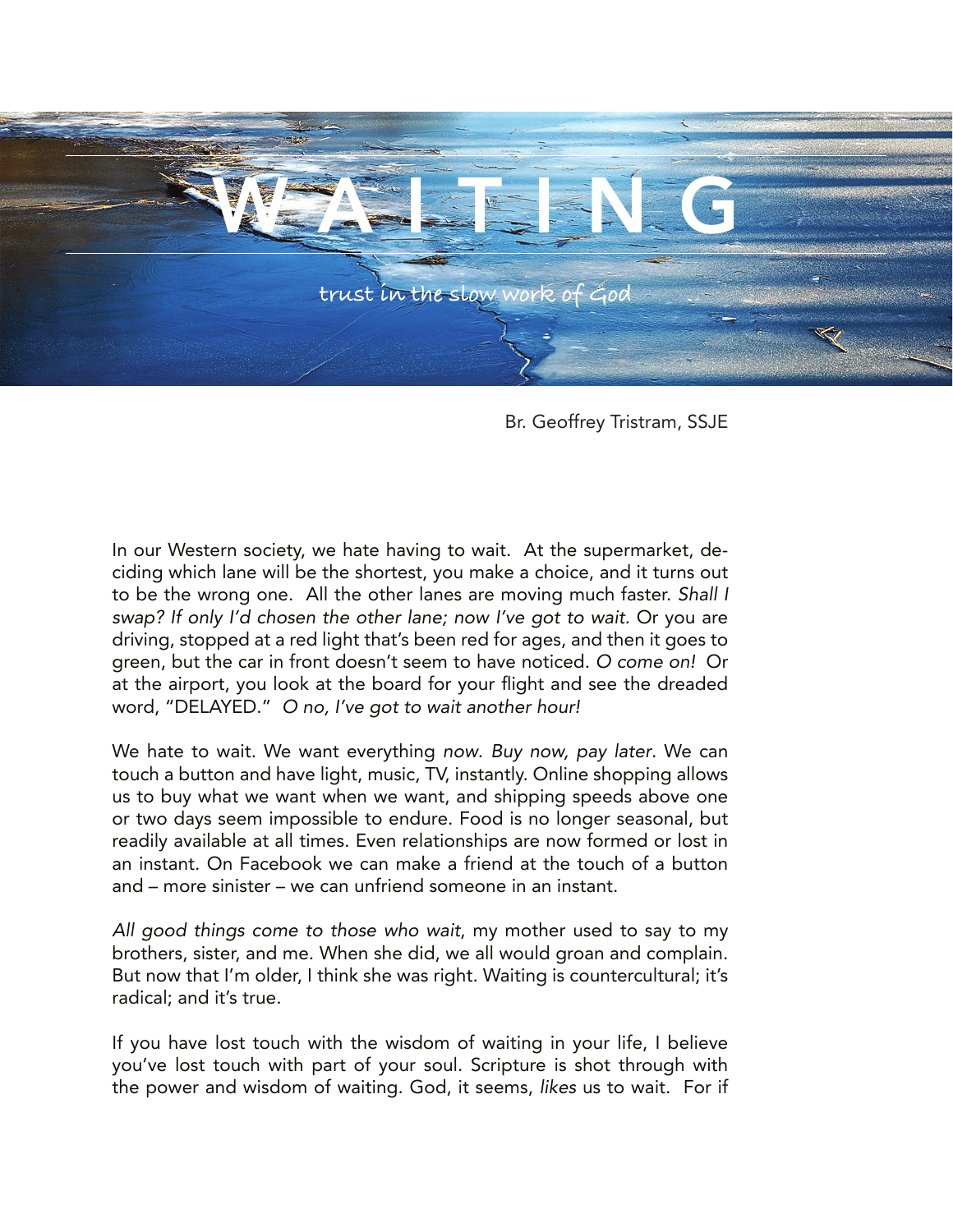we never allow ourselves to spend time waiting – waiting patiently, even when it's boring or annoying – if we always insist on getting what we want instantly, we are doomed to a life of superficiality. When we have to wait, however frustrating and uncomfortable we might find it, we are actually opening ourselves up to God, and to God's work within us. God likes us to wait, because when we are waiting, we become vulnerable to God's Spirit slowly changing us, forming us, and helping us to grow.

This is why I love the story of the Exodus: how God led the Hebrew people out of bondage in Egypt and through the desert to the Promised Land. To get from Egypt to Judah on foot would have taken maybe a week or so. Yet it took the Israelites forty years – a whole generation! It wasn't because they kept losing their way; it was because God *wanted* them to wait. During that time of waiting God was forming them, molding them into God's own people. Without that time of waiting, they could not enter the Promised Land. I believe the same is true for us.

"O tarry, and await the Lord's pleasure," we read in the Psalms. "*Be strong, and he shall comfort your heart. Wait patiently for the Lord*" (Ps 27:18). The Psalmists knew that God's time is not our time, and that the deepest, truest gifts from God come when we wait patiently for them. "*I waited patiently upon the Lord: he stooped to me and heard my cry*" (Ps 40:1).

The waiting that is commended to us is a particular kind of waiting; it's not like waiting for the bus! The key comes in Psalm 130: "*I wait for the Lord, my soul waits for him – in his word is my hope*" (v.4). *Hope* is the key. When we wait for the Lord – when in our prayers our souls in silence wait – then we wait *in hope*. The Spanish word *esperar* means both "to wait" and "to hope." This is how we are to wait: in hope and trust and confidence that God is answering our prayer; that God is slowly and silently working in us, changing us, forming us, converting us, working miracles in us.

It's probably in our darkest moments, when nothing seems to be happening and when we feel most anxious, that – silently and mysteriously – God is at work. "*For God alone my soul in silence waits; truly, my hope is in him*" (Ps. 62:6).

In my own experience of waiting, I find these words by the Jesuit theologian Teilhard de Chardin helpful: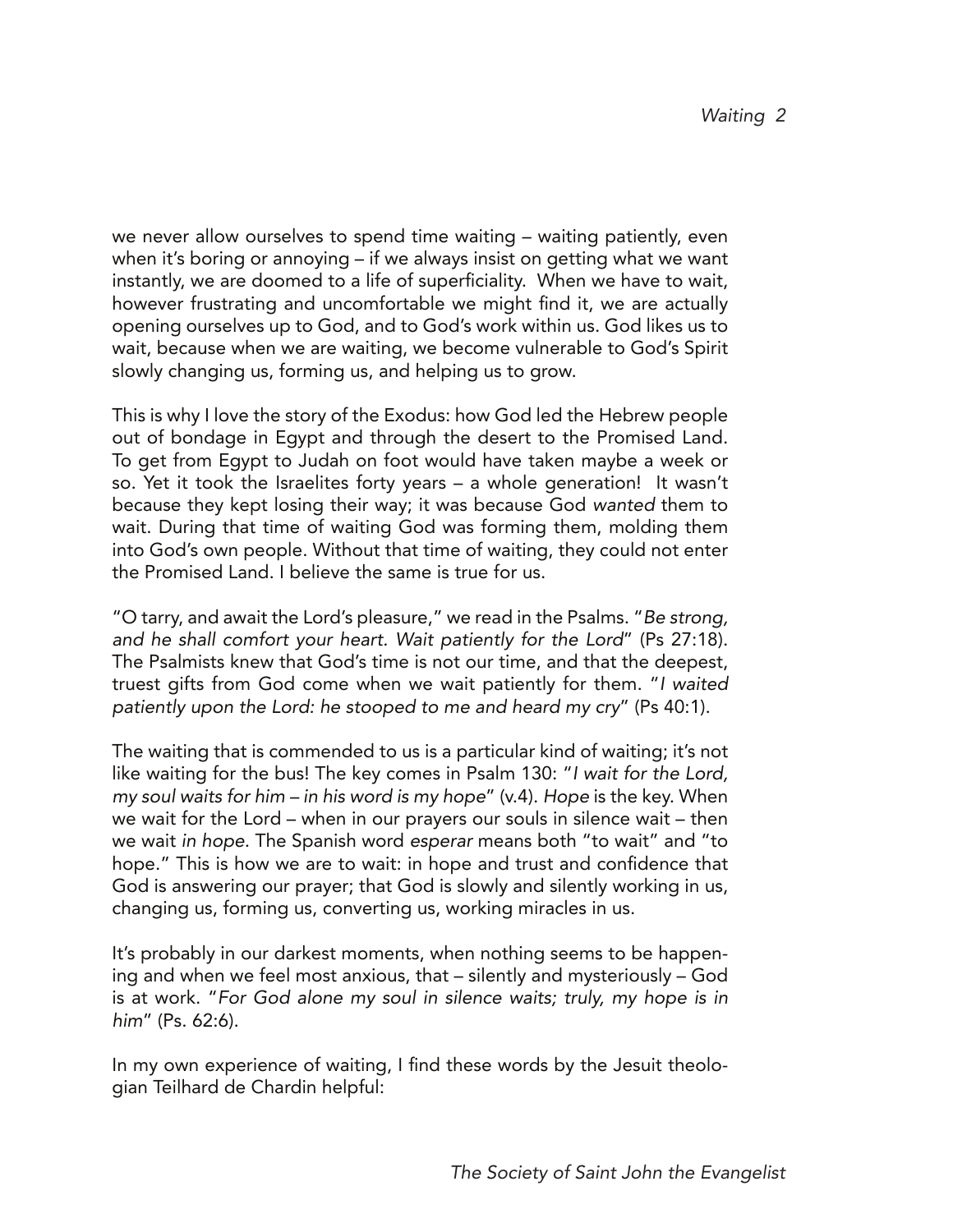*Above all, trust in the slow work of God. We are quite naturally impatient in everything to reach the end without delay. We should like to skip the intermediate stages. We are impatient of being on the way to something unknown, something new. And yet it is the law of all progress that it is made by passing through some stages of instability – and that it may take a very long time.*

You may be right now in a place of darkness, anxiety, or indecision. Perhaps you have to make a choice, a decision about a job or a relationship. Perhaps you just feel confused or unsure about the future. If you are feeling frustrated that you can't see clearly, or if nothing seems to be happening, or if you're feeling stuck,offer all that to God in your prayers.

Trust in the slow work of God. Something *is* happening, something deep and mysterious. Wait in hope. The time will come when you will see, when you will know, and it will be a kind of resurrection.You will know in your own life these wonderful words of Isaiah: "*Those who wait for the Lord shall renew their strength: they shall mount up with wings like eagles; they shall run and not be weary, they shall walk and not faint*" (Is. 40:31).

Br. Geoffrey Tristram has been a member of SSJE for almost twenty years. He was born in Wales, and before joining the community taught theology in a large English high school, and was then Rector of the parish of Welwyn in Hertfordshire, which is just outside London. He enjoys teaching and preaching, as well as swimming, cycling, traveling, and French literature.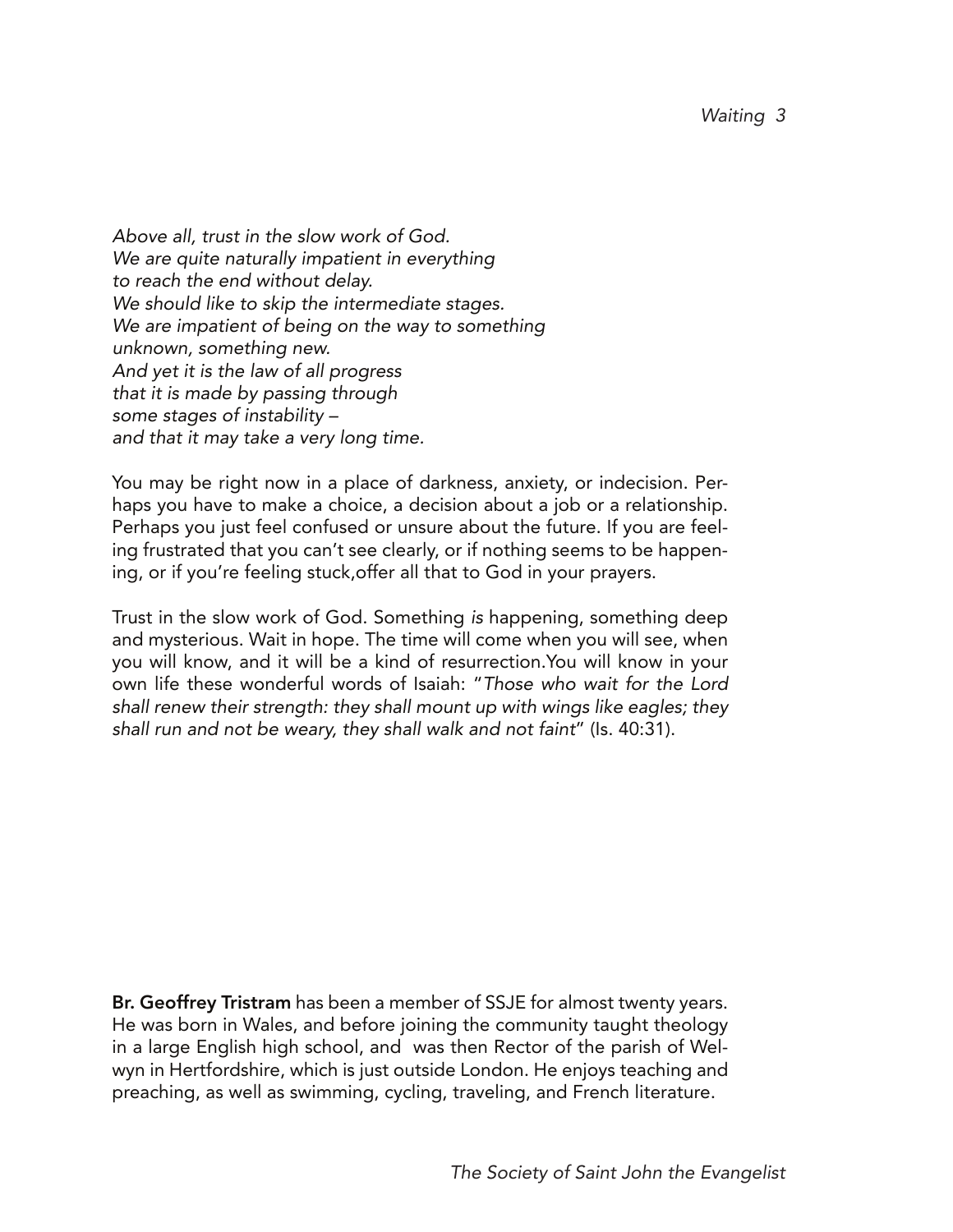# QUOTES *to ponder*

"Waiting on God requires the willingness to bear uncertainty, to carry within oneself the unanswered question, lifting the heart to God about it whenever it intrudes upon one's thoughts." – *Elizabeth Elliot*

"'Wait on the Lord' is a constant refrain in the Psalms, and it is a necessary word, for God often keeps us waiting. He is not in such a hurry as we are, and it is not his way to give more light on the future than we need for action in the present, or to guide us more than one step at a time. When in doubt, do nothing, but continue to wait on God. When action is needed, light will come." – *J.I. Packer*

"What we are waiting for is not as important as what happens to us while we are waiting. Trust the process." – *Mandy Hale*

"Our willingness to wait reveals the value we place on what we're waiting for…" – *Charles Stanley*

# PRACTICES *to try*

Examine your impatience. When you find yourself feeling impatient with having to wait, pause to observe your thoughts and feelings. Why are you feeling impatient in this circumstance? What are you telling yourself about what is happening (or not happening)? Are you blaming someone for having to wait? What assumptions or values are at play? What insight can you gain from this situation?

Practice trusting in God. When you find yourself having to wait, take the opportunity to make an act of faith by declaring your confidence in God and in God's purposes for your life. Thank God for the delay and ask that God work in you whatever is necessary during this time of waiting.